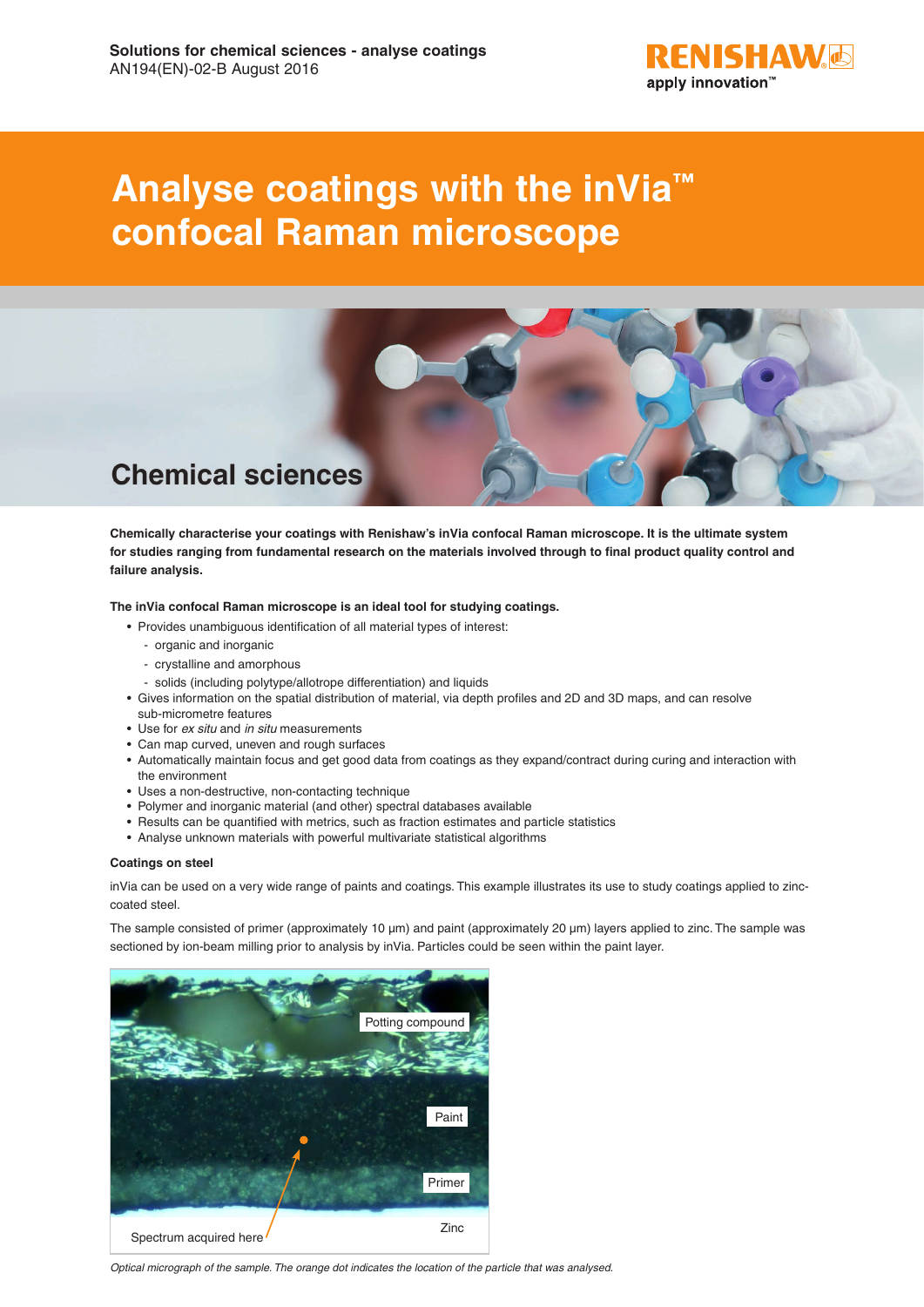## **Analysis of a particle within the paint layer**

Particles are visible in the optical micrograph, within the paint layer. One of them was analysed with a Raman point measurement. Due to the high confocality of the inVia, the resulting spectrum was predominantly from the additive, without significant contributions from the surrounding paint.

The spectrum was compared with entries from the Renishaw spectral database of polymers and was found to most closely match phthalates, in particular poly(diallyl isophthalate), DAIP, a common plasticizer.



*Comparison of the spectrum of the particle against the top three matching spectra from the Renishaw spectral database of polymers.*

## **Chemical mapping of the primer**

The components of the primer layer were also analysed. A region 12  $\mu$ m  $\times$  40  $\mu$ m was mapped using a 0.2  $\mu$ m step size.



*The region analysed by Raman mapping. The orange box indicates the region 12 µm × 40 µm that was mapped at 0.2 µm step size.*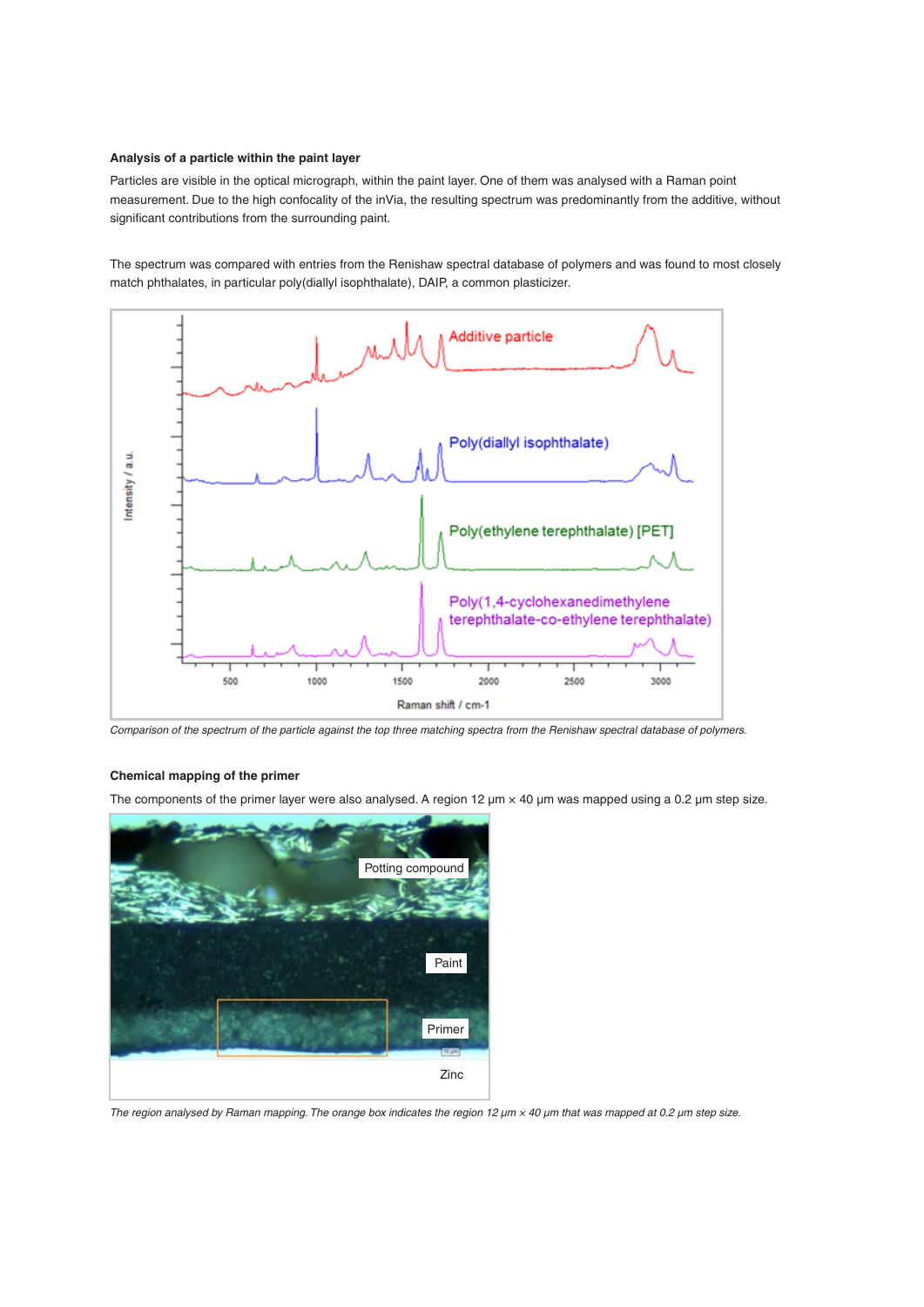



The map was analysed using principle component analysis, where the data are automatically decomposed into distinct components.

*Principle component analysis of the mapped primer region. PC1 is the first component (the most significant), PC7 the least significant.*

The principle components were identified as follows:

| <b>Component</b> | <b>Colour coding</b> | <b>Identification</b>      |
|------------------|----------------------|----------------------------|
| PC <sub>1</sub>  | Yellow               | $TiO2$ (rutile)            |
| PC <sub>2</sub>  | Green                | Phthalate polymer          |
| PC <sub>5</sub>  | Red                  | TiO <sub>2</sub> (anatase) |
| PC <sub>6</sub>  | Magenta              | Phthalate polymer          |
| PC7              | Cvan                 | Carbonate                  |

An image was then produced, with the components coded by colour. The image reveals the distribution of materials, and can be compared with features visible in the optical micrograph. This image suggests that the phthalate polymer (magenta) is mainly present in the paint layer, whereas the other phthalate polymer (green) is present in both primer and paint. The TiO<sub>2</sub> (yellow/red) is mainly present in the primer. The carbonate (cyan) is located at the interface between the metal and the primer; it is probably zinc carbonate (ZnCO<sub>3</sub>). This thin layer (less than 0.5 µm) was only detectable because of inVia's high sensitivity and high spatial resolution.



*Raman image of the primer layer. Principal component 7 corresponds to a thin layer between the primer and zinc coating (visible inside the black oval).*